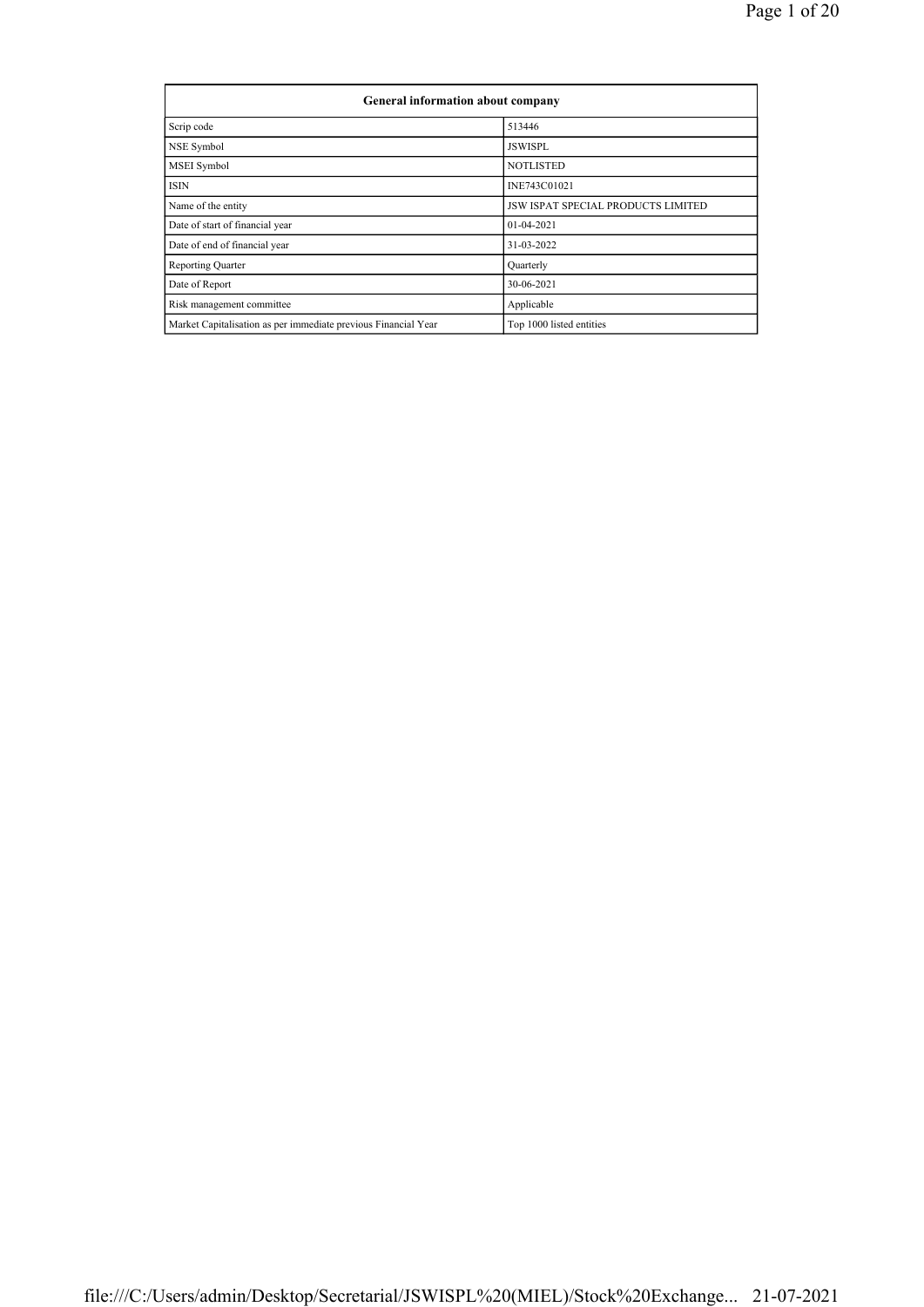| Annexure |  |
|----------|--|
|----------|--|

## Annexure I to be submitted by listed entity on quarterly basis

I. Composition of Board of Directors

Disclosure of notes on composition of board of directors explanatory Textual Information(1)

Wether the listed entity has a Regular Chairperson Yes

| Whether Chairperson is related to MD or CEO No |                     |            |                                                       |                            |                               |                          |                                                                                                      |                                             |                                          |                            |                      |                                            |                                                                                                                                                |                                                                                                                                                                   |                                                                                                                                                                          |                                                                                                                                                                                                         |
|------------------------------------------------|---------------------|------------|-------------------------------------------------------|----------------------------|-------------------------------|--------------------------|------------------------------------------------------------------------------------------------------|---------------------------------------------|------------------------------------------|----------------------------|----------------------|--------------------------------------------|------------------------------------------------------------------------------------------------------------------------------------------------|-------------------------------------------------------------------------------------------------------------------------------------------------------------------|--------------------------------------------------------------------------------------------------------------------------------------------------------------------------|---------------------------------------------------------------------------------------------------------------------------------------------------------------------------------------------------------|
|                                                | PAN                 | <b>DIN</b> | Category 1<br>of directors                            | Category 2<br>of directors | Category<br>3 of<br>directors | Date<br>of<br>Birth      | Whether<br>special<br>resolution<br>passed?<br>[Refer Reg.<br>$17(1A)$ of<br>Listing<br>Regulations] | Date of<br>passing<br>special<br>resolution | <b>Initial Date</b><br>of<br>appointment | Date of Re-<br>appointment | Date of<br>cessation | Tenure<br>of<br>director<br>(in<br>months) | No of<br>Directorship<br>in listed<br>entities<br>including<br>this listed<br>entity (Refer<br>Regulation<br>17A of<br>Listing<br>Regulations) | No of<br>Independent<br>Directorship<br>in listed<br>entities<br>including<br>this listed<br>entity (Refer<br>Regulation<br>$17A(1)$ of<br>Listing<br>Regulations | Number of<br>memberships<br>in Audit/<br>Stakeholder<br>Committee(s)<br>including this<br>listed entity<br>(Refer<br>Regulation<br>$26(1)$ of<br>Listing<br>Regulations) | No of post of<br>Chairperson<br>in Audit/<br>Stakeholder<br>Committee<br>held in listed<br>entities<br>including<br>this listed<br>entity (Refer<br>Regulation<br>$26(1)$ of<br>Listing<br>Regulations) |
|                                                | AAHPM2575M 00033518 |            | Non-<br>Executive -<br>Independent<br>Director        | Chairperson                |                               | $16-$<br>$02 -$<br>1958  | NA                                                                                                   |                                             | 30-07-2018                               | 30-07-2018                 |                      | 25                                         | $\overline{3}$                                                                                                                                 | $\overline{3}$                                                                                                                                                    | 5                                                                                                                                                                        | $\overline{4}$                                                                                                                                                                                          |
|                                                | AAIPB5210D          | 07128141   | Non-<br>Executive -<br>Independent<br>Director        | Not<br>Applicable          |                               | $15 -$<br>$06 -$<br>1967 | NA                                                                                                   |                                             | 30-07-2018                               | 30-07-2018                 |                      | 25                                         |                                                                                                                                                |                                                                                                                                                                   | $\overline{c}$                                                                                                                                                           | 5                                                                                                                                                                                                       |
|                                                | AAFPM4928C          | 00029136   | Non-<br>Executive -<br>Non<br>Independent<br>Director | Not<br>Applicable          |                               | $15-$<br>$01 -$<br>1958  | NA                                                                                                   |                                             | 31-08-2018                               | 31-08-2018                 |                      |                                            | $\overline{c}$                                                                                                                                 | $\mathbf{0}$                                                                                                                                                      |                                                                                                                                                                          | $\theta$                                                                                                                                                                                                |
|                                                | ACNPK2698B          | 07929953   | Non-<br>Executive -<br>Non<br>Independent<br>Director | Not<br>Applicable          |                               | $02 -$<br>$08 -$<br>1962 | NA                                                                                                   |                                             | 31-08-2018                               | 31-08-2018                 |                      |                                            |                                                                                                                                                | $\Omega$                                                                                                                                                          | $\theta$                                                                                                                                                                 | $\theta$                                                                                                                                                                                                |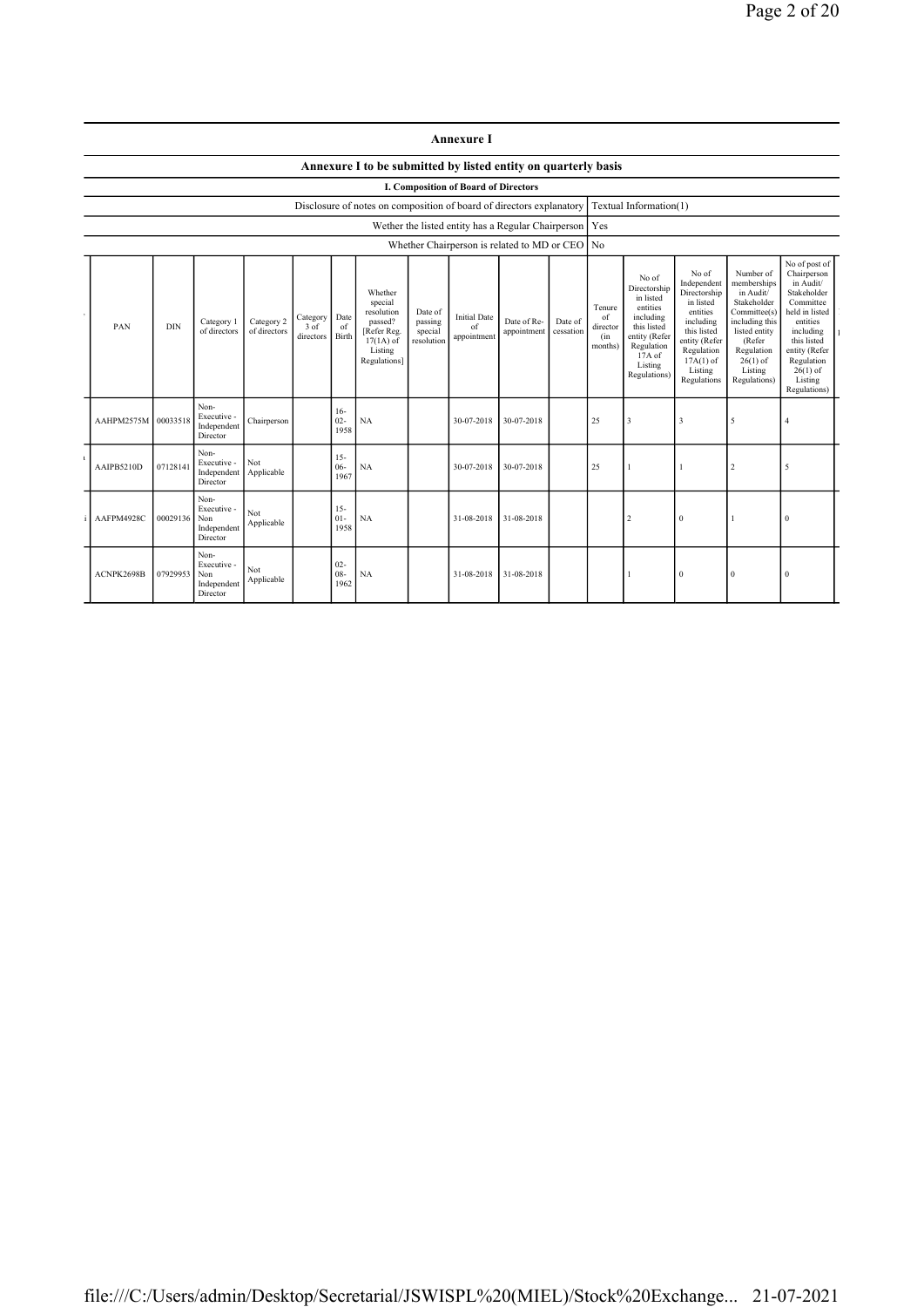|                                                    |                                                                      | <b>I. Composition of Board of Directors</b> |            |            |                                                       |                                 |                                 |                          |                                                                                                     |                                             |                                          |                            |                      |                                            |                                                                                                                                                  |                                                                                                                                                                     |
|----------------------------------------------------|----------------------------------------------------------------------|---------------------------------------------|------------|------------|-------------------------------------------------------|---------------------------------|---------------------------------|--------------------------|-----------------------------------------------------------------------------------------------------|---------------------------------------------|------------------------------------------|----------------------------|----------------------|--------------------------------------------|--------------------------------------------------------------------------------------------------------------------------------------------------|---------------------------------------------------------------------------------------------------------------------------------------------------------------------|
|                                                    | Disclosure of notes on composition of board of directors explanatory |                                             |            |            |                                                       |                                 |                                 |                          |                                                                                                     |                                             |                                          |                            |                      |                                            |                                                                                                                                                  |                                                                                                                                                                     |
| Wether the listed entity has a Regular Chairperson |                                                                      |                                             |            |            |                                                       |                                 |                                 |                          |                                                                                                     |                                             |                                          |                            |                      |                                            |                                                                                                                                                  |                                                                                                                                                                     |
| Sr                                                 | Title<br>(Mr)<br>Ms)                                                 | Name of the<br>Director                     | PAN        | <b>DIN</b> | Category 1<br>of directors                            | Category<br>$2$ of<br>directors | Category<br>$3$ of<br>directors | Date<br>of<br>Birth      | Whether<br>special<br>resolution<br>passed?<br>Refer Reg.<br>$17(1A)$ of<br>Listing<br>Regulations] | Date of<br>passing<br>special<br>resolution | <b>Initial Date</b><br>of<br>appointment | Date of Re-<br>appointment | Date of<br>cessation | Tenure<br>of<br>director<br>(in<br>months) | No of<br>Directorship<br>in listed<br>entities<br>including<br>this listed<br>entity (Refer<br>Regulation<br>$17A$ of<br>Listing<br>Regulations) | No of<br>Independen<br>Directorship<br>in listed<br>entities<br>including<br>this listed<br>entity<br>(Refer<br>Regulation<br>$17A(1)$ of<br>Listing<br>Regulations |
| 5                                                  | Mr                                                                   | Nikhil Omprakash<br>Gahrotra                | AEIPG2582H | 01277756   | Non-<br>Executive -<br>Non<br>Independent<br>Director | Not<br>Applicable               |                                 | $08 -$<br>$07 -$<br>1979 | NA                                                                                                  |                                             | 31-08-2018                               | 31-08-2018                 |                      |                                            |                                                                                                                                                  | $\Omega$                                                                                                                                                            |
| 6                                                  | Mr                                                                   | Kaushik<br>Subramaniam                      | ATZPS3233K | 08190548   | Non-<br>Executive -<br>Non<br>Independent<br>Director | Not<br>Applicable               |                                 | $15 -$<br>$07 -$<br>1985 | NA                                                                                                  |                                             | 19-01-2021                               | 19-01-2021                 |                      |                                            |                                                                                                                                                  | $\Omega$                                                                                                                                                            |
|                                                    | Mr                                                                   | Thirukkoteeswaran<br>Mohan Babu             | AEBPB2227D | 09169018   | Executive<br>Director                                 | Not<br>Applicable               |                                 | $04 -$<br>$12 -$<br>1962 | <b>NA</b>                                                                                           |                                             | 01-06-2021                               | 01-06-2021                 |                      |                                            |                                                                                                                                                  | $\Omega$                                                                                                                                                            |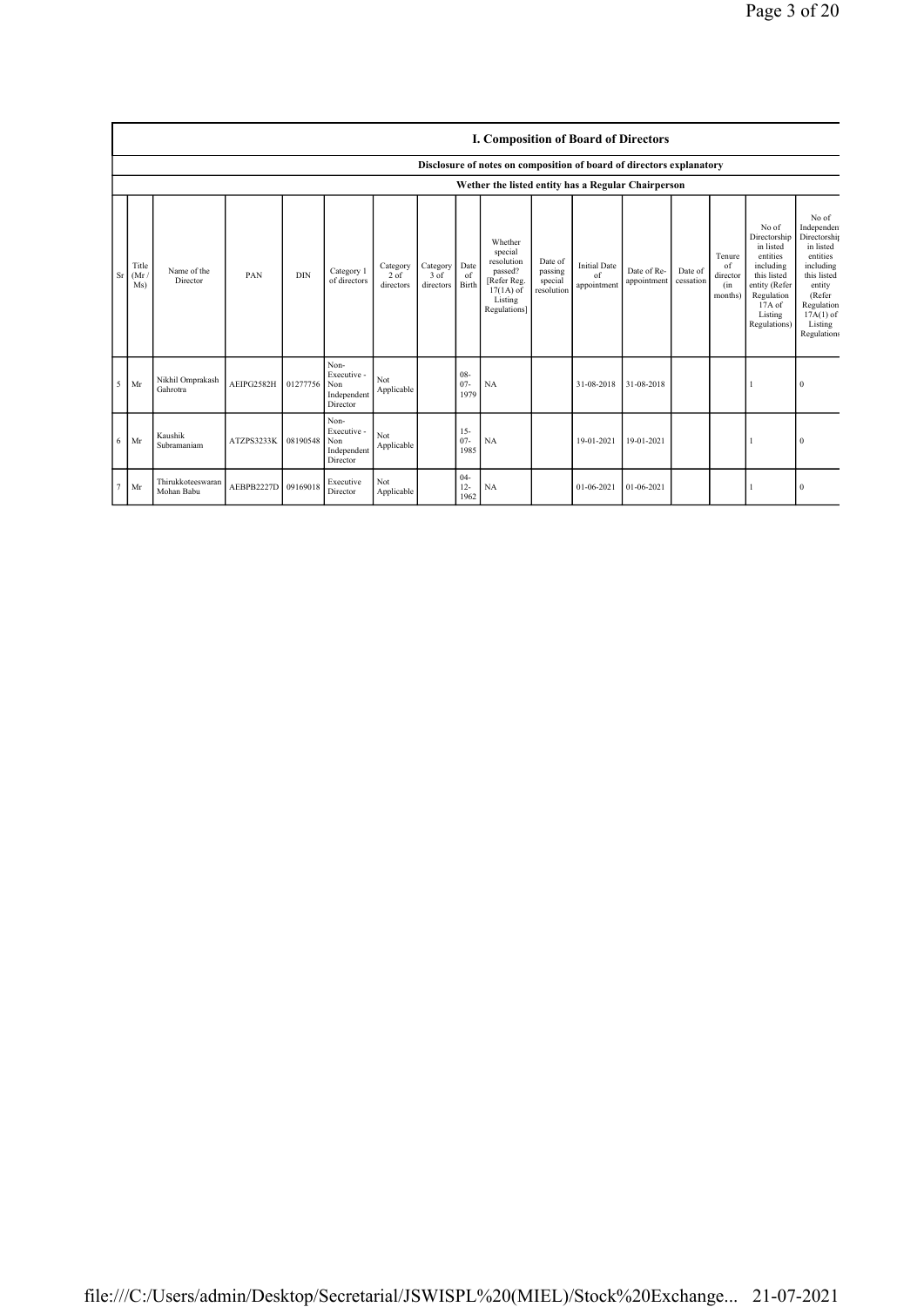|                        | <b>Text Block</b>                                                                                                                                                                                                                                                                                                                                                                                  |
|------------------------|----------------------------------------------------------------------------------------------------------------------------------------------------------------------------------------------------------------------------------------------------------------------------------------------------------------------------------------------------------------------------------------------------|
|                        | Mrs. Sutapa Baneriee resigned as the Independent Director of the Company with effect from 18th May,<br>2021.                                                                                                                                                                                                                                                                                       |
| Textual Information(1) | As per Regulation 25 (6) of the SEBI (Listing Obligation and Disclosure Requirement) Regulations,<br>2015, upon the resignation of an Indepedent Director, the vacancy created has to be replaced by the new<br>Independent Director at the earliest but not later than the immediate next meeting of the Board of<br>Directors or three months from the date of such vacancy, whichever is later. |
|                        | The Company has appointed Mr. Krishna Deshika (DIN: 0019307) as a Non-Executive-Independent<br>Director of the Company w.e.f. July 20, 2021, in compliance with the aforesaid regulation.                                                                                                                                                                                                          |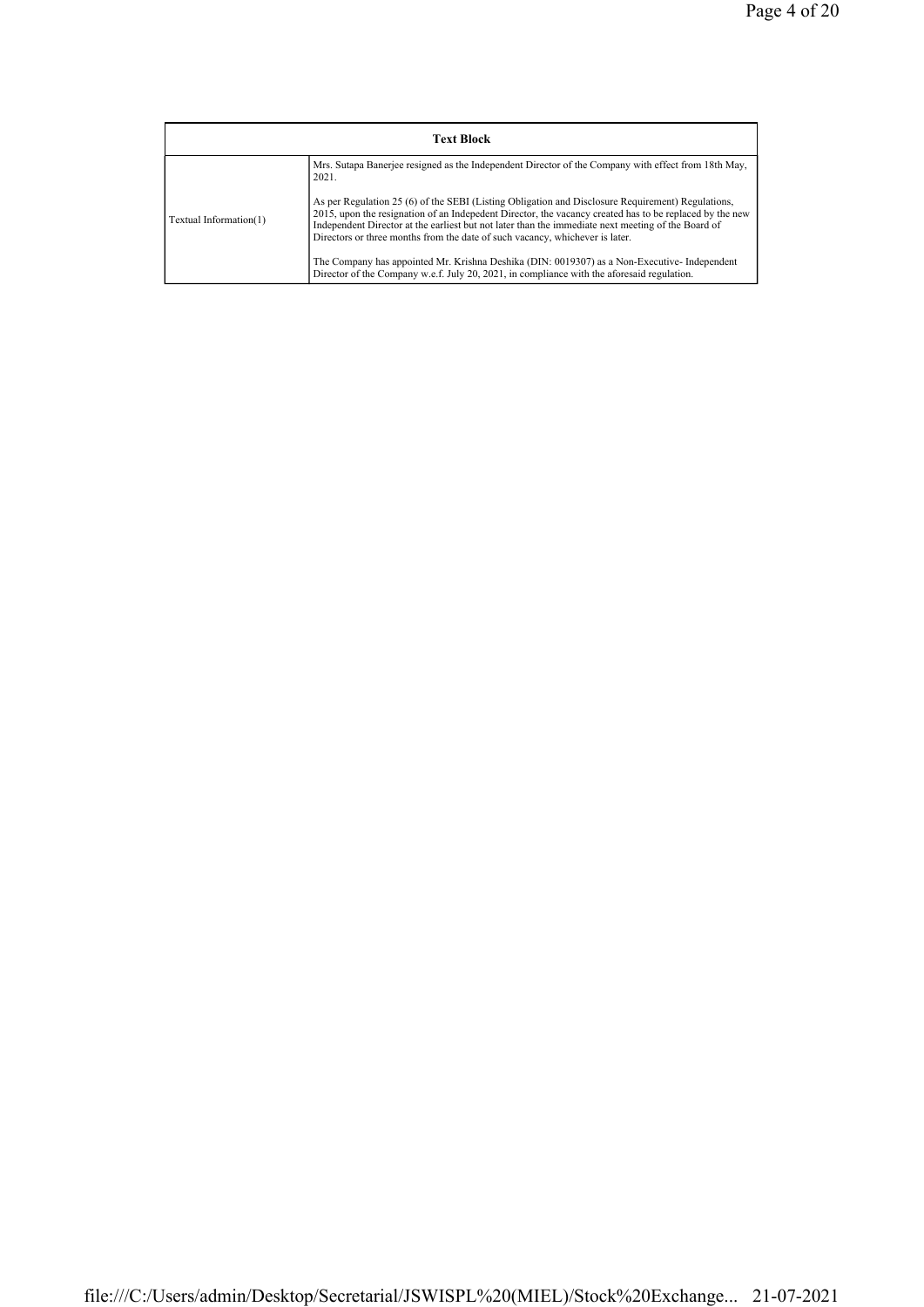|                | <b>Audit Committee Details</b> |                              |                                             |             |            |  |  |  |  |  |  |
|----------------|--------------------------------|------------------------------|---------------------------------------------|-------------|------------|--|--|--|--|--|--|
|                |                                |                              |                                             |             |            |  |  |  |  |  |  |
| <b>Sr</b>      | <b>DIN</b><br>Number           | Date of<br>Cessation         | Remarks                                     |             |            |  |  |  |  |  |  |
|                | 07128141                       | Anuradha Amber<br>Bajpai     | Non-Executive - Independent<br>Director     | Chairperson | 31-08-2018 |  |  |  |  |  |  |
| $\overline{2}$ | 00033518                       | Jyotin Kantilal Mehta        | Non-Executive - Independent<br>Director     | Member      | 31-08-2018 |  |  |  |  |  |  |
|                | 01277756                       | Nikhil Omprakash<br>Gahrotra | Non-Executive - Non<br>Independent Director | Member      | 31-08-2018 |  |  |  |  |  |  |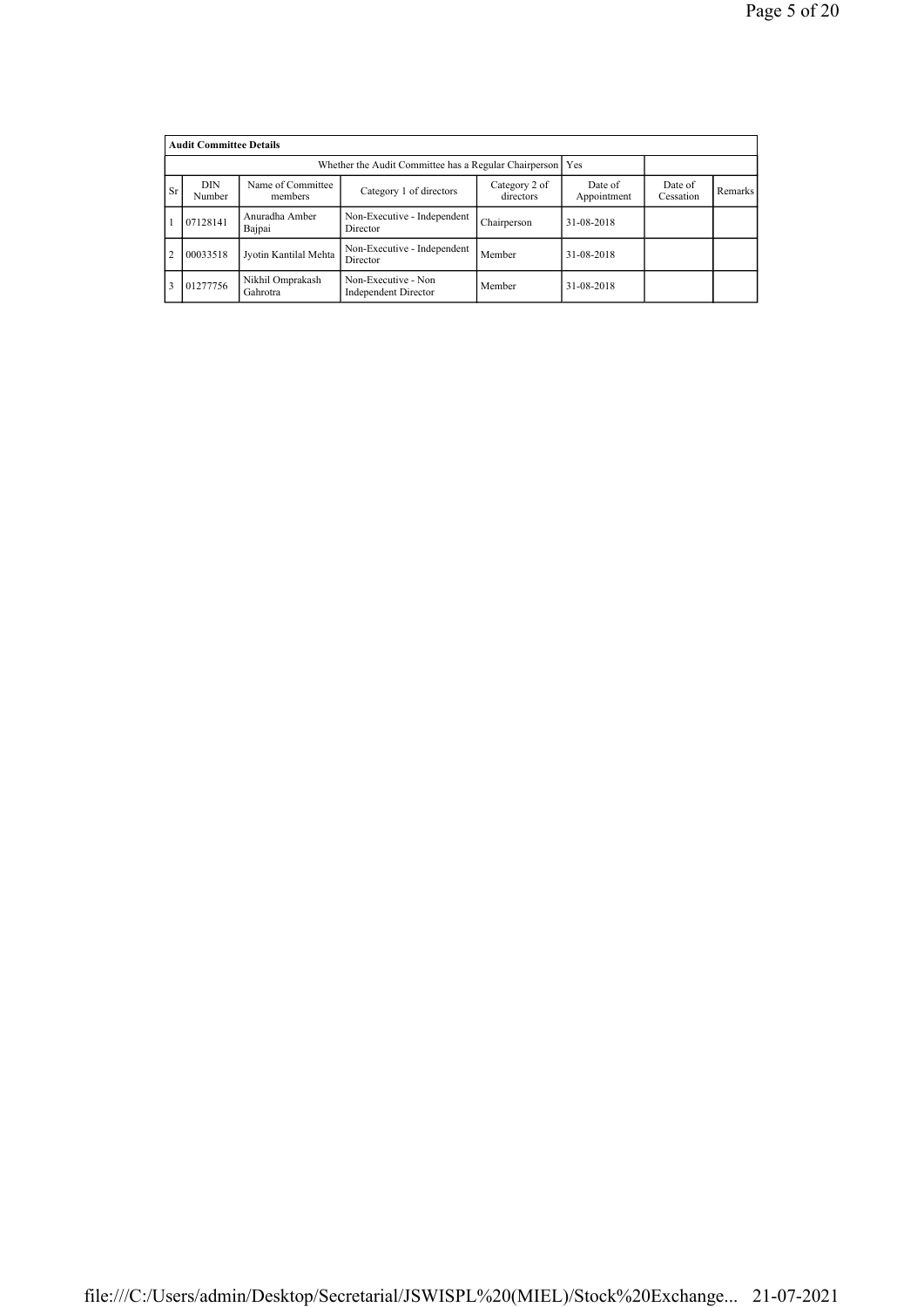|               | Nomination and remuneration committee                                           |                              |                                                    |             |              |  |  |  |  |  |  |
|---------------|---------------------------------------------------------------------------------|------------------------------|----------------------------------------------------|-------------|--------------|--|--|--|--|--|--|
|               | Whether the Nomination and remuneration committee has a Regular Chairperson Yes |                              |                                                    |             |              |  |  |  |  |  |  |
| <b>Sr</b>     | <b>DIN</b><br>Number                                                            | Date of<br>Cessation         | Remarks                                            |             |              |  |  |  |  |  |  |
|               | 07128141                                                                        | Anuradha Amber<br>Bajpai     | Non-Executive - Independent<br>Director            | Chairperson | $01-06-2021$ |  |  |  |  |  |  |
| $\mathcal{L}$ | 01277756                                                                        | Nikhil Omprakash<br>Gahrotra | Non-Executive - Non<br><b>Independent Director</b> | Member      | 31-08-2018   |  |  |  |  |  |  |
| 3             | 00033518                                                                        | Jyotin Kantilal Mehta        | 31-08-2018                                         |             |              |  |  |  |  |  |  |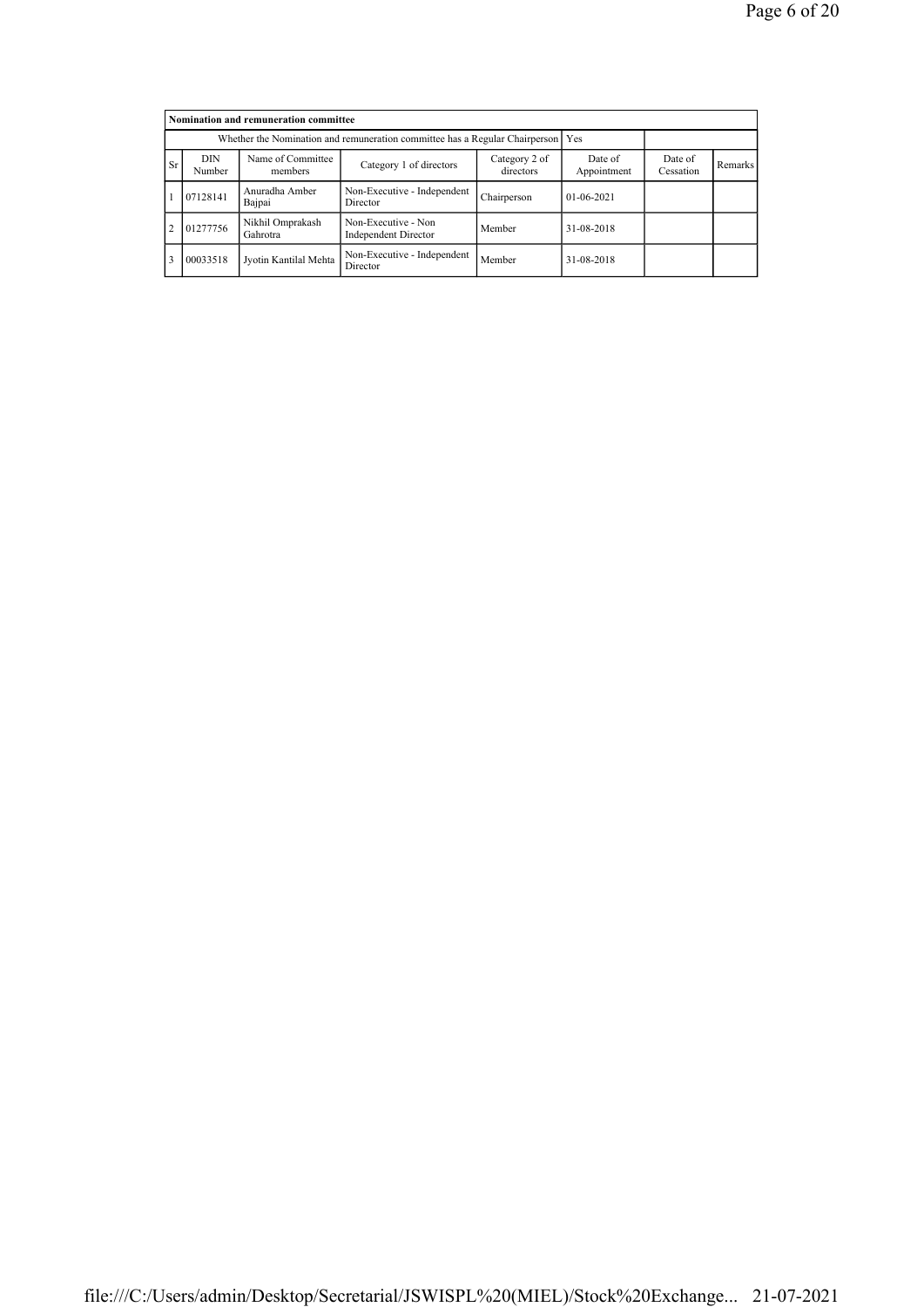|           | <b>Stakeholders Relationship Committee</b>                                    |                                 |                                             |             |            |  |  |  |  |  |  |
|-----------|-------------------------------------------------------------------------------|---------------------------------|---------------------------------------------|-------------|------------|--|--|--|--|--|--|
|           | Whether the Stakeholders Relationship Committee has a Regular Chairperson Yes |                                 |                                             |             |            |  |  |  |  |  |  |
| <b>Sr</b> | <b>DIN</b><br>Number                                                          | Date of<br>Cessation            | Remarks                                     |             |            |  |  |  |  |  |  |
|           | 07128141                                                                      | Anuradha Amber Bajpai           | Non-Executive -<br>Independent Director     | Chairperson | 31-08-2018 |  |  |  |  |  |  |
|           | 01277756                                                                      | Nikhil Omprakash<br>Gahrotra    | Non-Executive - Non<br>Independent Director | Member      | 31-08-2018 |  |  |  |  |  |  |
|           | 09169018                                                                      | Thirukkoteeswaran<br>Mohan Babu | $01 - 06 - 2021$                            |             |            |  |  |  |  |  |  |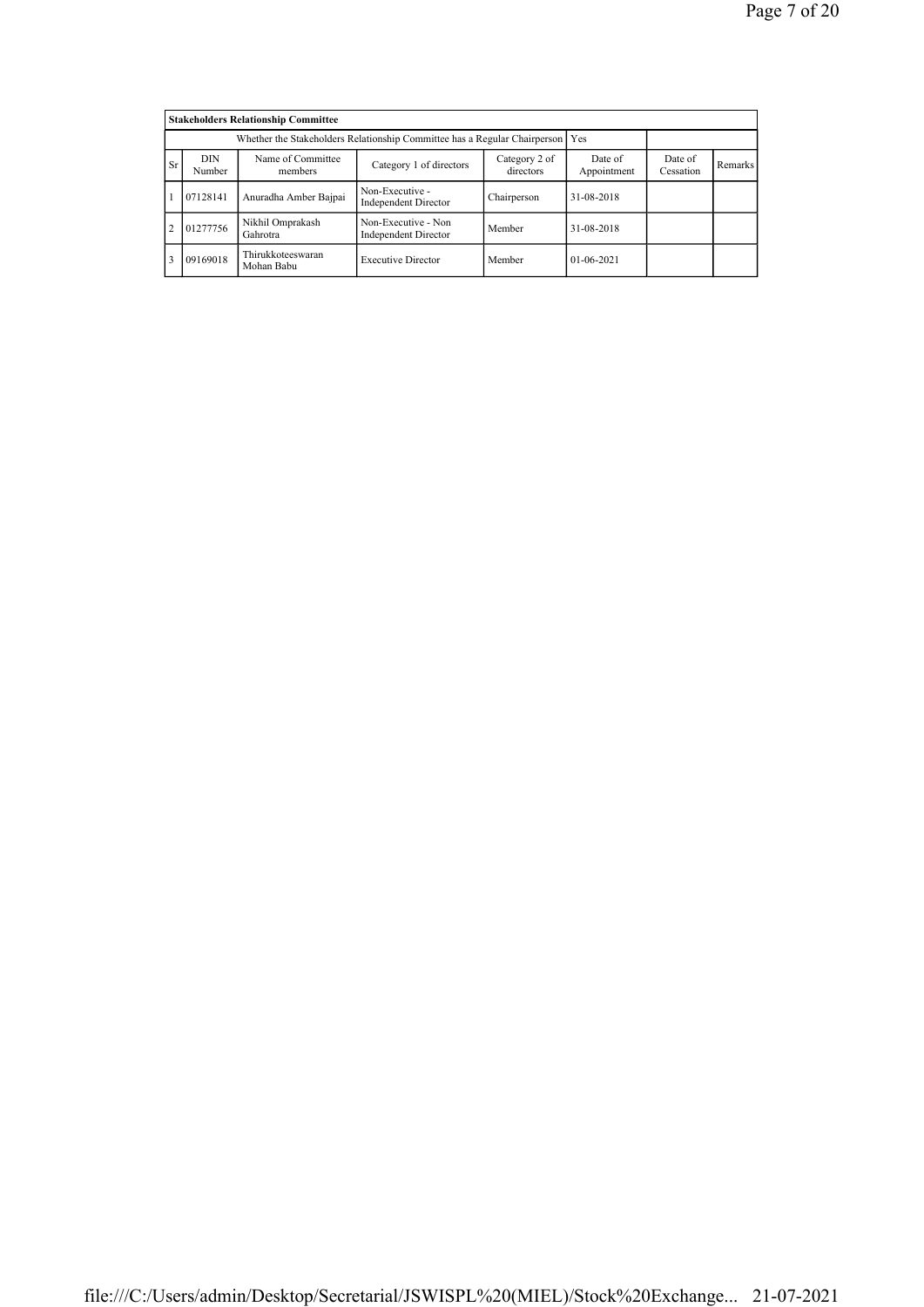|               | <b>Risk Management Committee</b>                                                                                                                     |                                 |                                             |        |              |  |  |  |  |  |  |
|---------------|------------------------------------------------------------------------------------------------------------------------------------------------------|---------------------------------|---------------------------------------------|--------|--------------|--|--|--|--|--|--|
|               | Whether the Risk Management Committee has a Regular Chairperson No                                                                                   |                                 |                                             |        |              |  |  |  |  |  |  |
| <b>Sr</b>     | Name of Committee<br><b>DIN</b><br>Category 2 of<br>Date of<br>Category 1 of directors<br>directors<br>Appointment<br>Number<br>Cessation<br>members |                                 |                                             |        |              |  |  |  |  |  |  |
|               | 07128141                                                                                                                                             | Anuradha Amber Bajpai           | Non-Executive -<br>Independent Director     | Member | $01-06-2021$ |  |  |  |  |  |  |
| $\mathcal{D}$ | 01277756                                                                                                                                             | Nikhil Omprakash<br>Gahrotra    | Non-Executive - Non<br>Independent Director | Member | $01-06-2021$ |  |  |  |  |  |  |
|               | 09169018                                                                                                                                             | Thirukkoteeswaran<br>Mohan Babu | <b>Executive Director</b>                   | Member | $01-06-2021$ |  |  |  |  |  |  |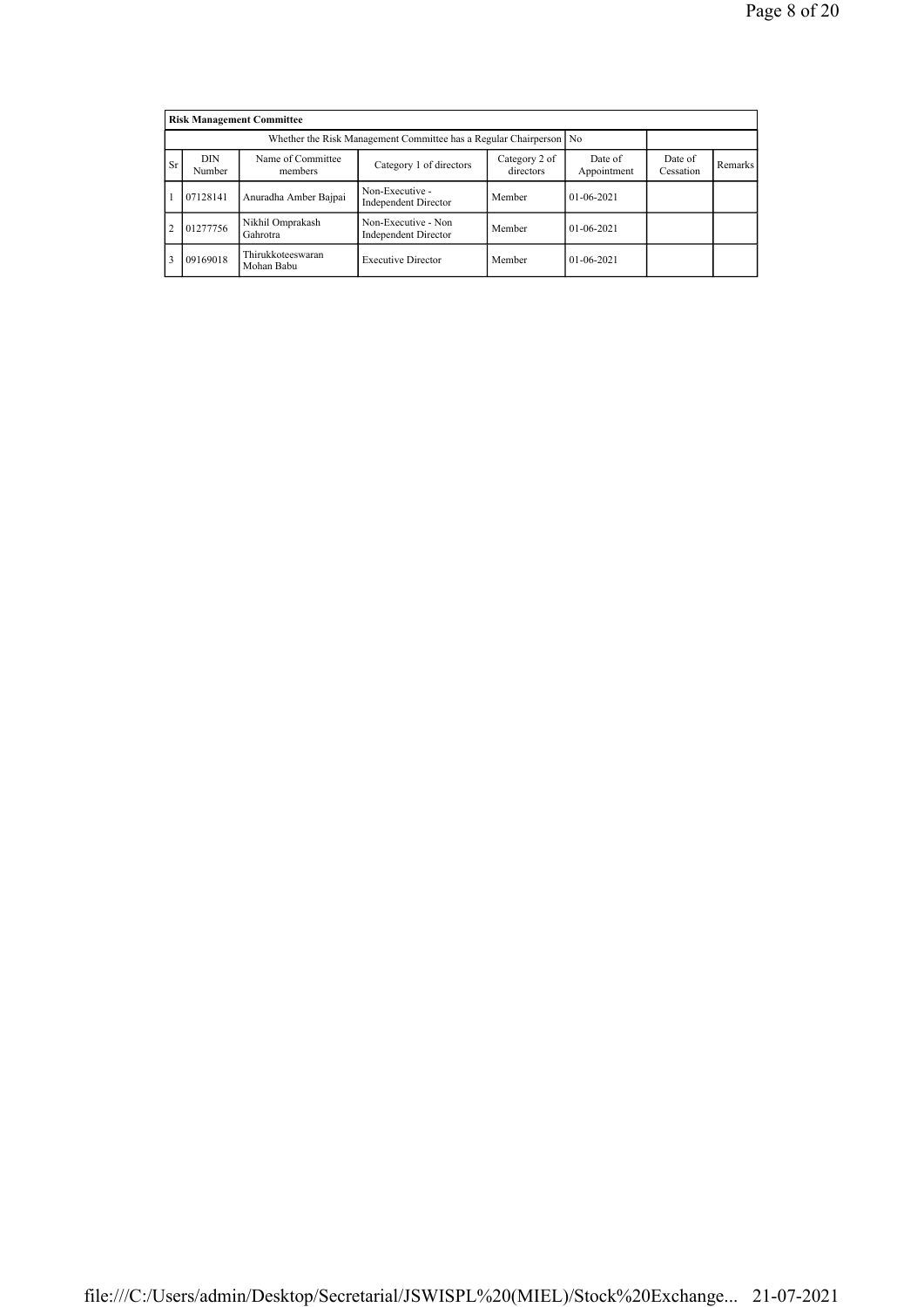|                | <b>Corporate Social Responsibility Committee</b>                                       |                                 |                                                    |             |                  |  |  |  |  |  |  |
|----------------|----------------------------------------------------------------------------------------|---------------------------------|----------------------------------------------------|-------------|------------------|--|--|--|--|--|--|
|                | Whether the Corporate Social Responsibility Committee has a Regular Chairperson<br>Yes |                                 |                                                    |             |                  |  |  |  |  |  |  |
| Sr             | <b>DIN</b><br>Number                                                                   | Date of<br>Cessation            | Remarks                                            |             |                  |  |  |  |  |  |  |
|                | Nikhil Omprakash<br>01277756<br>Gahrotra                                               |                                 | Non-Executive - Non<br><b>Independent Director</b> | Chairperson | 15-10-2018       |  |  |  |  |  |  |
| $\overline{2}$ | 00033518                                                                               | Jyotin Kantilal Mehta           | Non-Executive -<br><b>Independent Director</b>     | Member      | 15-10-2018       |  |  |  |  |  |  |
| 3              | 09169018                                                                               | Thirukkoteeswaran<br>Mohan Babu | <b>Executive Director</b>                          | Member      | $01 - 06 - 2021$ |  |  |  |  |  |  |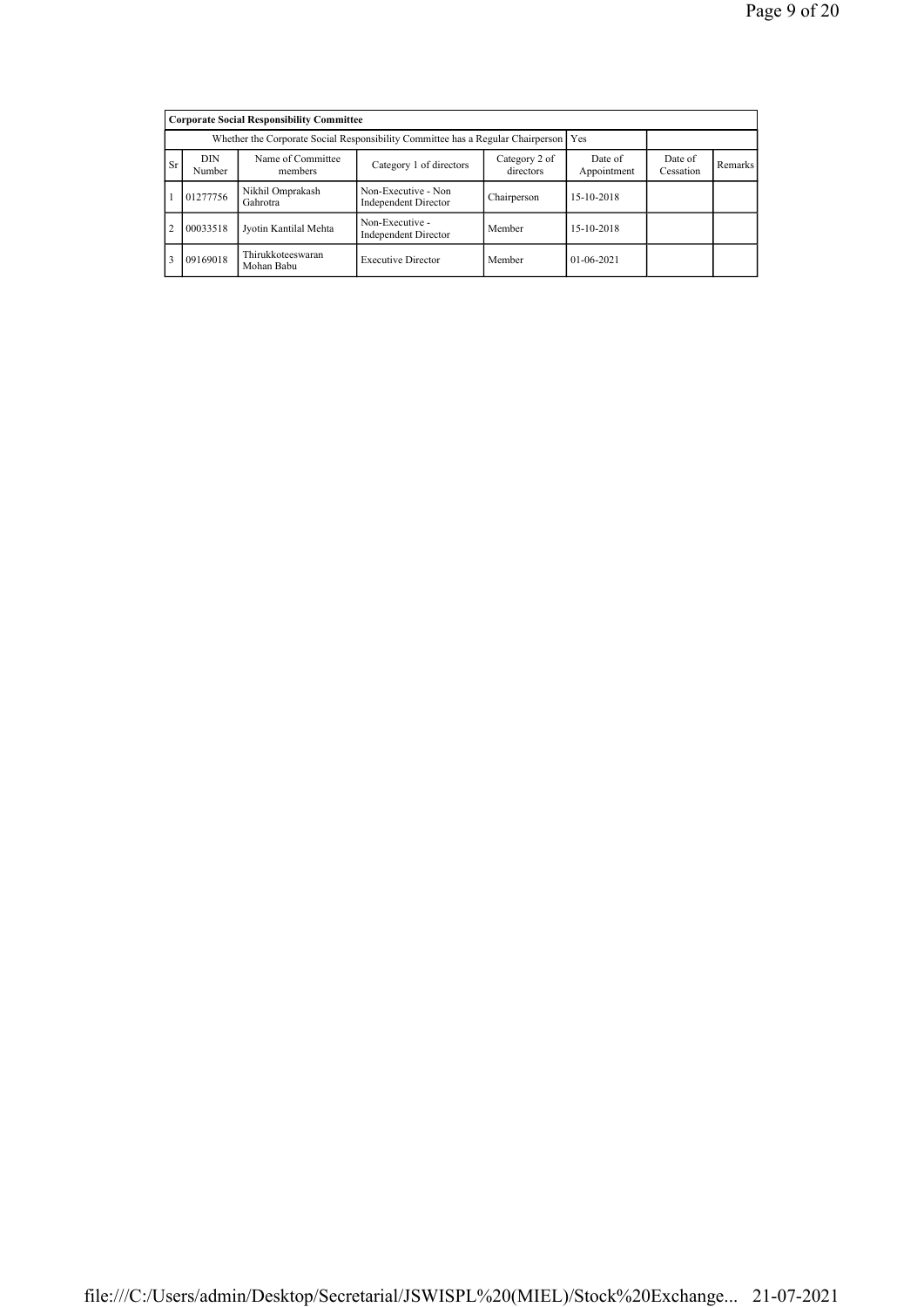| <b>Other Committee</b> |  |  |                                                                                                                         |  |  |  |  |  |  |
|------------------------|--|--|-------------------------------------------------------------------------------------------------------------------------|--|--|--|--|--|--|
|                        |  |  | Sr DIN Number Name of Committee members Name of other committee Category 1 of directors Category 2 of directors Remarks |  |  |  |  |  |  |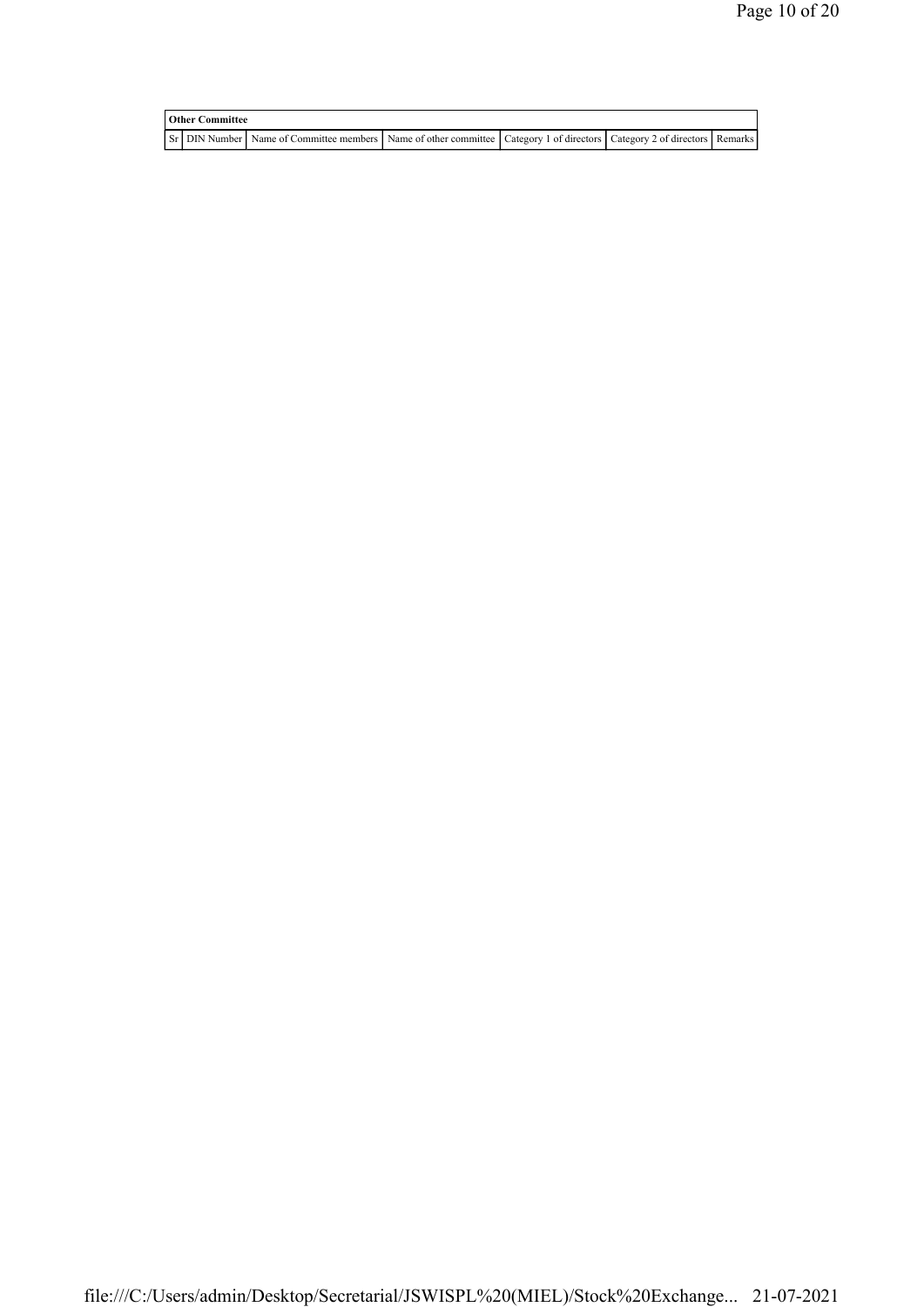|                | <b>Annexure 1</b>                                              |                                                                     |                                                                      |                                    |                                                     |                                    |                                                           |  |  |  |  |  |
|----------------|----------------------------------------------------------------|---------------------------------------------------------------------|----------------------------------------------------------------------|------------------------------------|-----------------------------------------------------|------------------------------------|-----------------------------------------------------------|--|--|--|--|--|
|                | <b>Annexure 1</b>                                              |                                                                     |                                                                      |                                    |                                                     |                                    |                                                           |  |  |  |  |  |
|                | <b>III. Meeting of Board of Directors</b>                      |                                                                     |                                                                      |                                    |                                                     |                                    |                                                           |  |  |  |  |  |
|                |                                                                | Disclosure of notes on meeting of<br>board of directors explanatory |                                                                      |                                    |                                                     |                                    |                                                           |  |  |  |  |  |
| Sr             | $Date(s)$ of<br>meeting (if any)<br>in the previous<br>quarter | $Date(s)$ of<br>meeting (if any)<br>in the current<br>quarter       | Maximum gap<br>between any two<br>consecutive (in<br>number of days) | Notes for not<br>providing<br>Date | Whether<br>requirement of<br>Quorum met<br>(Yes/No) | Number of<br>Directors<br>present* | No. of Independent<br>Directors attending<br>the meeting* |  |  |  |  |  |
|                | 19-01-2021                                                     |                                                                     |                                                                      |                                    | Yes                                                 | 8                                  |                                                           |  |  |  |  |  |
| $\overline{2}$ |                                                                | 12-04-2021                                                          | 82                                                                   |                                    | Yes                                                 |                                    |                                                           |  |  |  |  |  |
| 3              |                                                                | 12-05-2021                                                          | 29                                                                   |                                    | Yes                                                 |                                    |                                                           |  |  |  |  |  |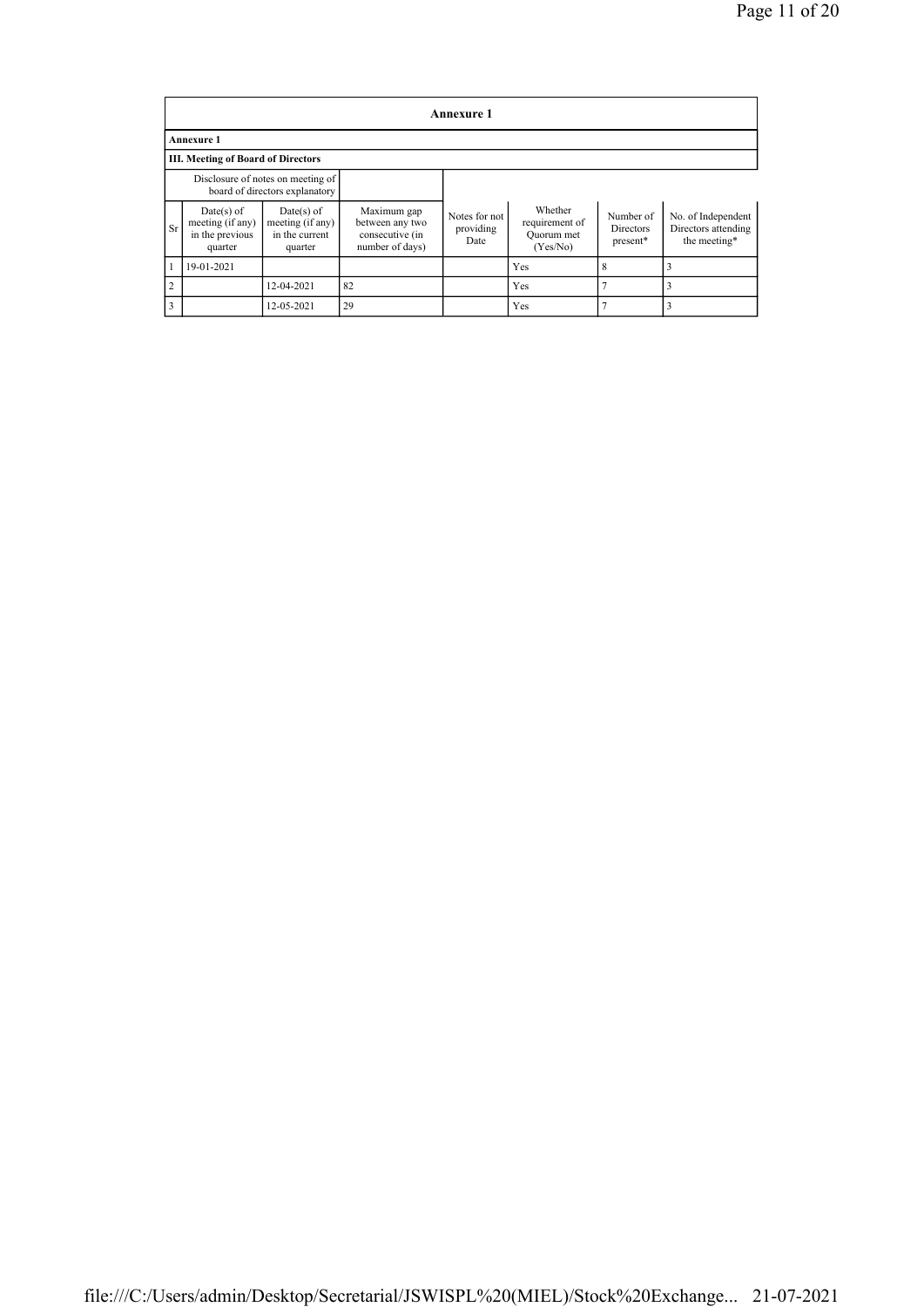|                | <b>Annexure 1</b>                           |                                                                                                               |                                                                      |                               |                                       |                                                          |                                           |                                                                        |
|----------------|---------------------------------------------|---------------------------------------------------------------------------------------------------------------|----------------------------------------------------------------------|-------------------------------|---------------------------------------|----------------------------------------------------------|-------------------------------------------|------------------------------------------------------------------------|
|                | <b>IV. Meeting of Committees</b>            |                                                                                                               |                                                                      |                               |                                       |                                                          |                                           |                                                                        |
|                |                                             |                                                                                                               |                                                                      |                               |                                       | Disclosure of notes on meeting of committees explanatory |                                           |                                                                        |
| Sr             | Name of<br>Committee                        | $Date(s)$ of meeting<br>(Enter dates of<br>Previous quarter and<br>Current quarter in<br>chronological order) | Maximum gap<br>between any two<br>consecutive (in<br>number of days) | Name of<br>other<br>committee | Reson for<br>not<br>providing<br>date | Whether<br>requirement of<br>Ouorum met<br>(Yes/No)      | Number of<br><b>Directors</b><br>present* | No. of<br>Independent<br><b>Directors</b><br>attending the<br>meeting* |
|                | Audit<br>Committee                          | 19-01-2021                                                                                                    |                                                                      |                               |                                       | Yes                                                      | 3                                         | 2                                                                      |
| $\overline{c}$ | Audit<br>Committee                          | 26-03-2021                                                                                                    | 65                                                                   |                               |                                       | Yes                                                      | 3                                         | $\overline{2}$                                                         |
| 3              | Audit<br>Committee                          | $07 - 05 - 2021$                                                                                              | 41                                                                   |                               |                                       | Yes                                                      | 3                                         | $\overline{2}$                                                         |
| $\overline{4}$ | Audit<br>Committee                          | 12-05-2021                                                                                                    | $\overline{4}$                                                       |                               |                                       | Yes                                                      | 3                                         | 2                                                                      |
| 5              | Nomination and<br>remuneration<br>committee | 19-01-2021                                                                                                    |                                                                      |                               |                                       | Yes                                                      | 3                                         | 2                                                                      |
| 6              | Nomination and<br>remuneration<br>committee | $06 - 05 - 2021$                                                                                              |                                                                      |                               |                                       | Yes                                                      | 3                                         | $\overline{2}$                                                         |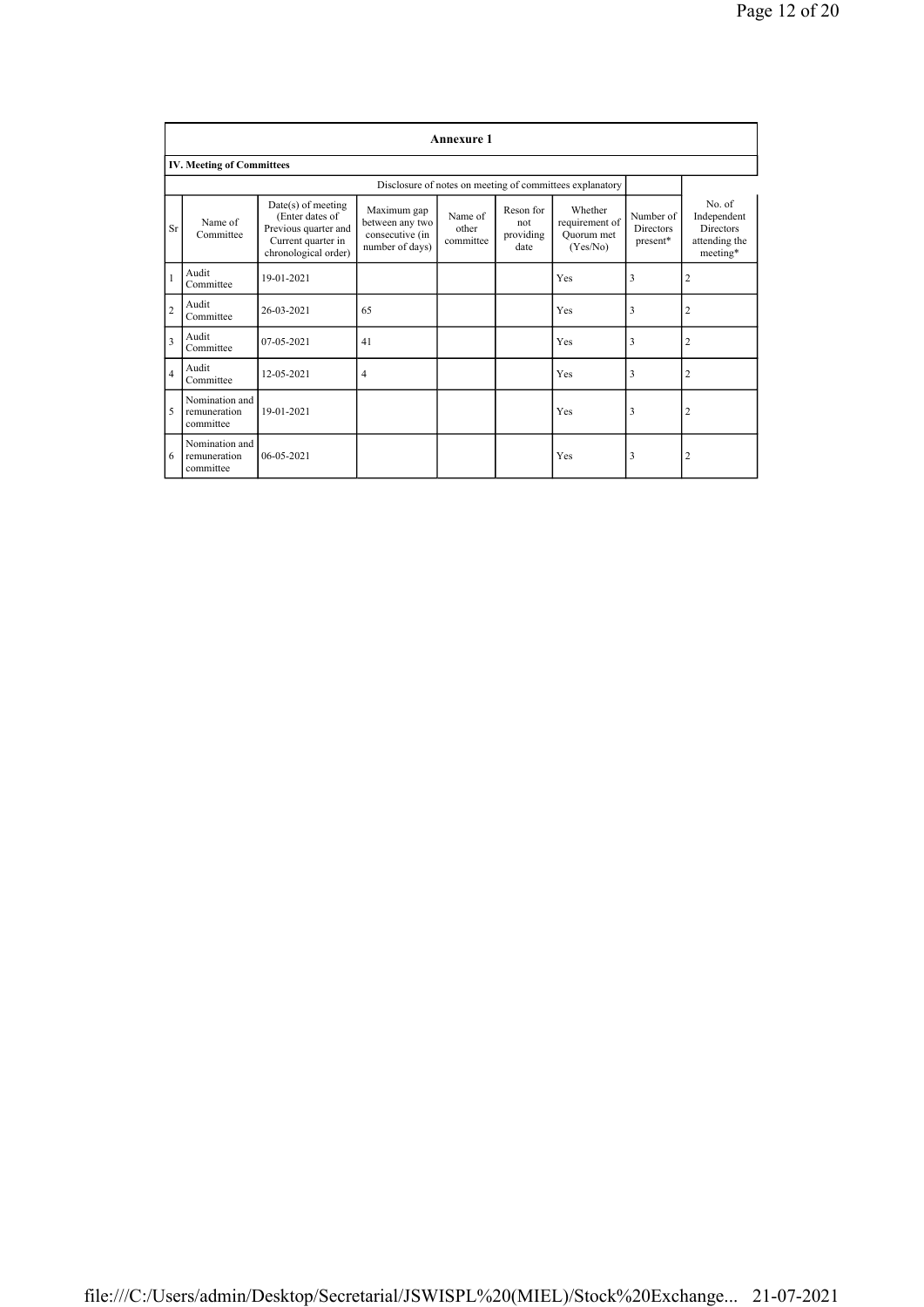|    | <b>Annexure 1</b>                               |                                                                                                               |                                                                      |                               |                                       |                                                     |                                           |                                                                        |
|----|-------------------------------------------------|---------------------------------------------------------------------------------------------------------------|----------------------------------------------------------------------|-------------------------------|---------------------------------------|-----------------------------------------------------|-------------------------------------------|------------------------------------------------------------------------|
|    | <b>IV. Meeting of Committees</b>                |                                                                                                               |                                                                      |                               |                                       |                                                     |                                           |                                                                        |
| Sr | Name of<br>Committee                            | $Date(s)$ of meeting<br>(Enter dates of<br>Previous quarter and<br>Current quarter in<br>chronological order) | Maximum gap<br>between any two<br>consecutive (in<br>number of days) | Name of<br>other<br>committee | Reson for<br>not<br>providing<br>date | Whether<br>requirement of<br>Ouorum met<br>(Yes/No) | Number of<br><b>Directors</b><br>present* | No. of<br>Independent<br><b>Directors</b><br>attending the<br>meeting* |
| 7  | Corporate Social<br>Responsibility<br>Committee | $06 - 05 - 2021$                                                                                              |                                                                      |                               |                                       | Yes                                                 | 4                                         | $\overline{2}$                                                         |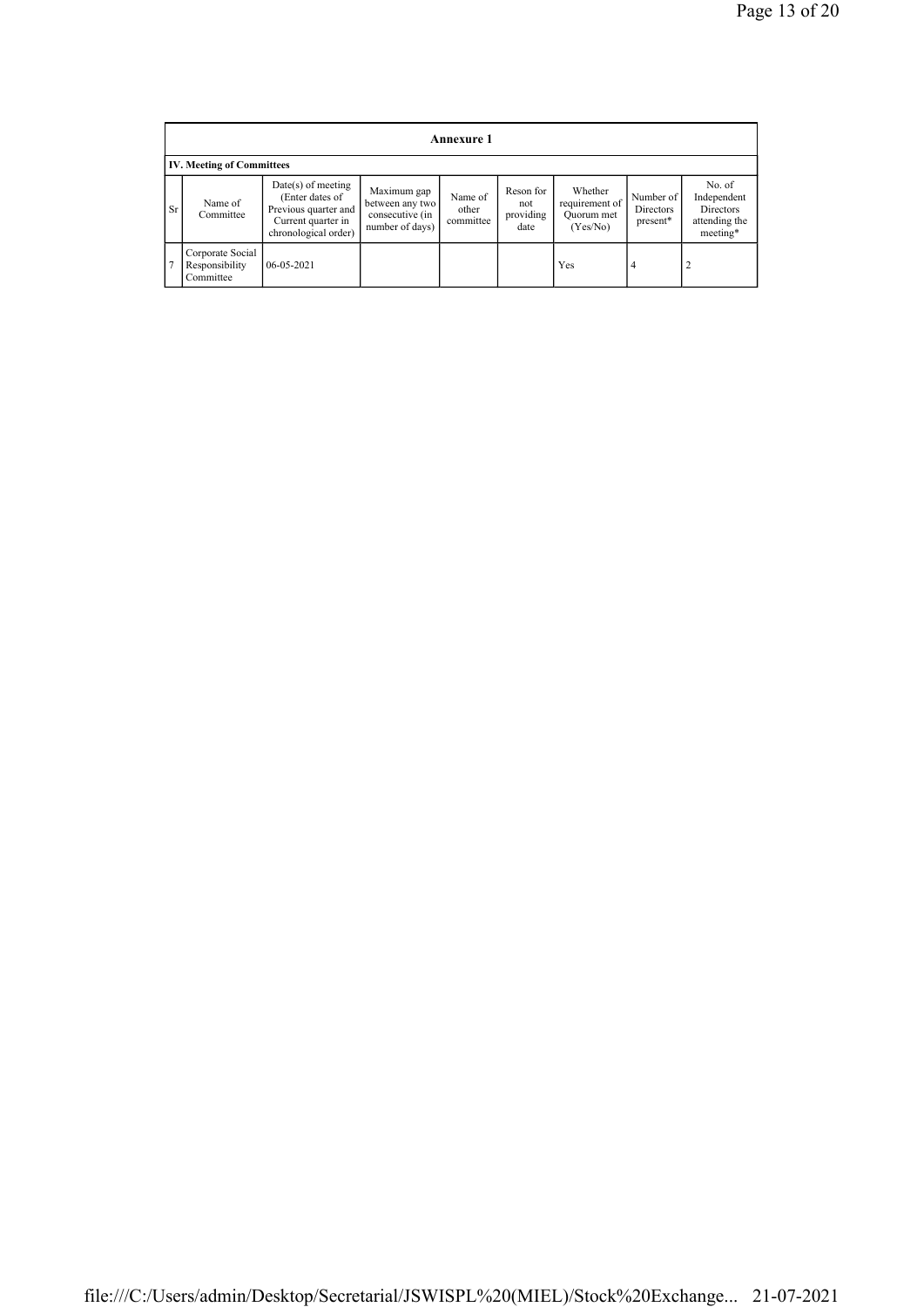|                | Annexure 1                                                                                                |                                  |                                                                    |  |  |  |
|----------------|-----------------------------------------------------------------------------------------------------------|----------------------------------|--------------------------------------------------------------------|--|--|--|
|                | V. Related Party Transactions                                                                             |                                  |                                                                    |  |  |  |
| Sr             | Subject                                                                                                   | Compliance status<br>(Yes/No/NA) | If status is "No" details of non-<br>compliance may be given here. |  |  |  |
|                | Whether prior approval of audit committee obtained                                                        | Yes                              |                                                                    |  |  |  |
| $\overline{2}$ | Whether shareholder approval obtained for material RPT                                                    | <b>Yes</b>                       |                                                                    |  |  |  |
| $\overline{3}$ | Whether details of RPT entered into pursuant to omnibus approval<br>have been reviewed by Audit Committee | Yes                              |                                                                    |  |  |  |
|                | Disclosure of notes of material transaction with related party<br>Textual Information(1)                  |                                  |                                                                    |  |  |  |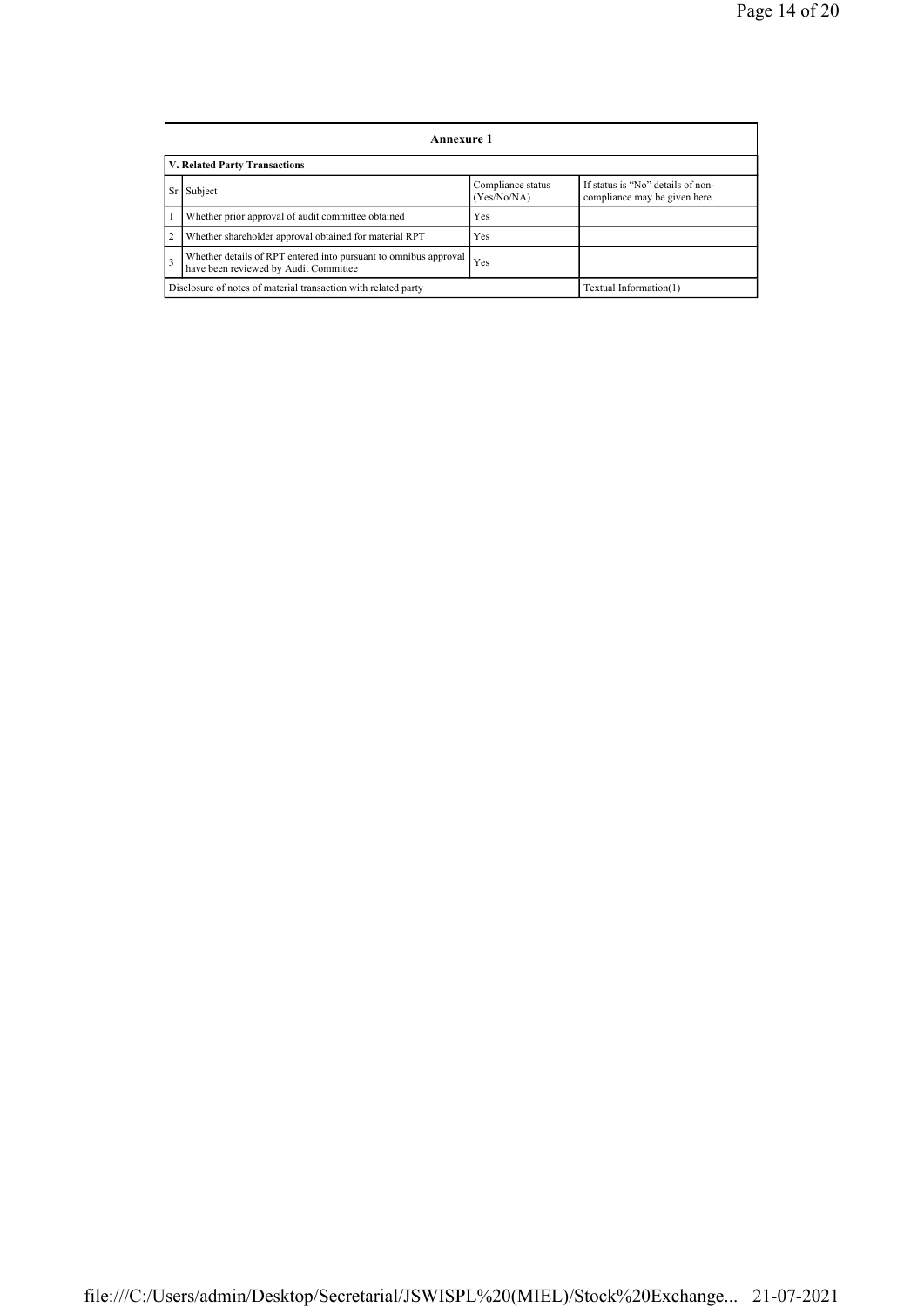| <b>Text Block</b>      |                                                                                                                                                                                                                                                                                                                                                                                             |  |  |  |
|------------------------|---------------------------------------------------------------------------------------------------------------------------------------------------------------------------------------------------------------------------------------------------------------------------------------------------------------------------------------------------------------------------------------------|--|--|--|
| Textual Information(1) | During the quarter ended 30 June, 2021, the Company had material related party transactions with JSW<br>Steel Limited, aggregating to Rs. 402.21 crores (purchases Rs 384.23 crores, sales Rs 11.76 crores and<br>interest on loan Rs. 6.22 crores). These related party transactions were within the limits of the material<br>related party transactions as approved by the shareholders. |  |  |  |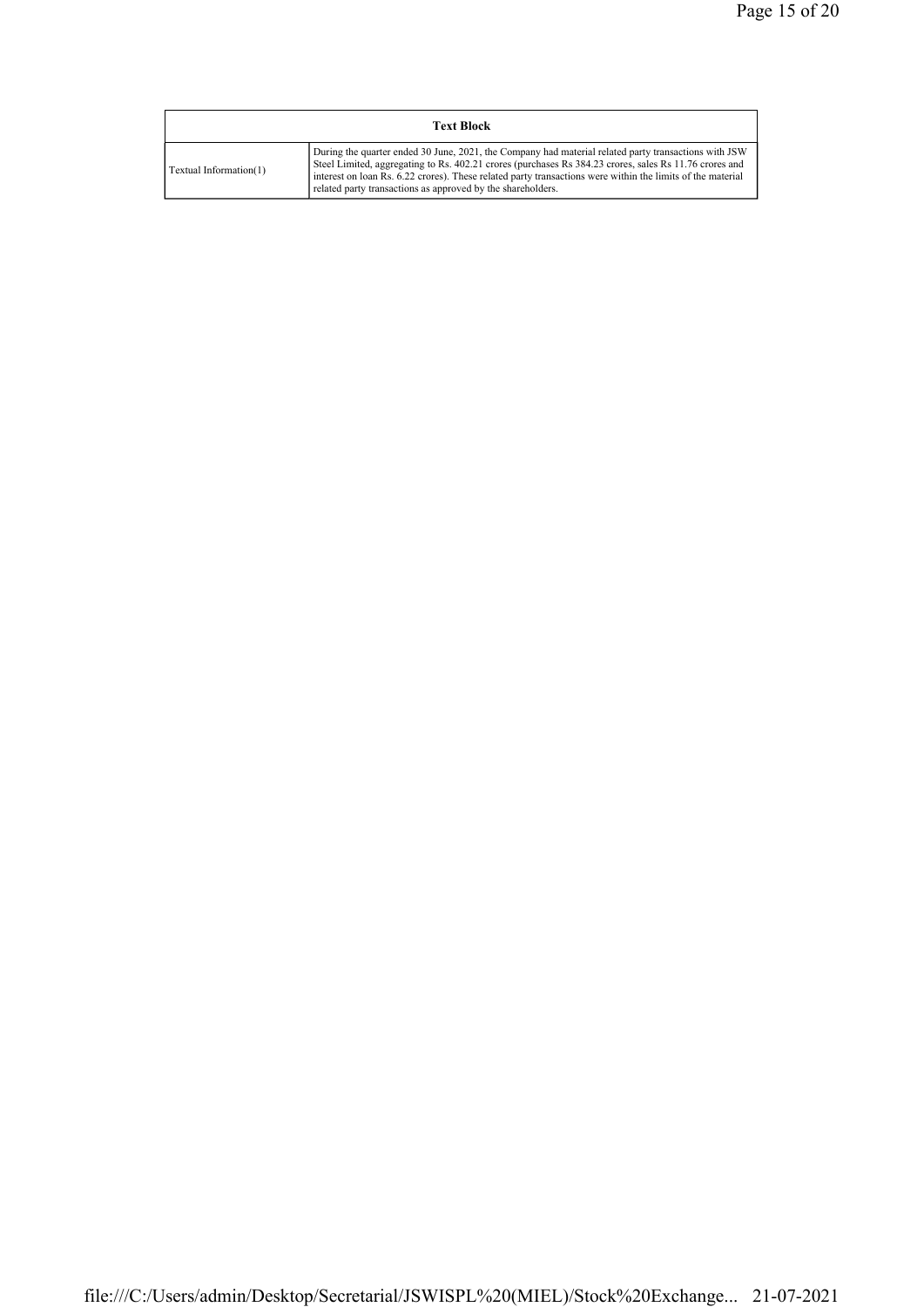|                | Annexure 1                                                                                                                                                                                                      |                               |  |  |  |
|----------------|-----------------------------------------------------------------------------------------------------------------------------------------------------------------------------------------------------------------|-------------------------------|--|--|--|
|                | <b>VI. Affirmations</b>                                                                                                                                                                                         |                               |  |  |  |
| Sr             | Subject                                                                                                                                                                                                         | Compliance status<br>(Yes/No) |  |  |  |
| $\mathbf{1}$   | The composition of Board of Directors is in terms of SEBI (Listing obligations and disclosure requirements)<br>Regulations, 2015                                                                                | Yes                           |  |  |  |
| $\overline{2}$ | The composition of the following committees is in terms of SEBI(Listing obligations and disclosure<br>requirements) Regulations, 2015 a. Audit Committee                                                        | Yes                           |  |  |  |
| 3              | The composition of the following committees is in terms of SEBI(Listing obligations and disclosure<br>requirements) Regulations, 2015. b. Nomination & remuneration committee                                   | Yes                           |  |  |  |
| $\overline{4}$ | The composition of the following committees is in terms of SEBI(Listing obligations and disclosure<br>requirements) Regulations, 2015. c. Stakeholders relationship committee                                   | Yes                           |  |  |  |
| 5              | The composition of the following committees is in terms of SEBI(Listing obligations and disclosure<br>requirements) Regulations, 2015. d. Risk management committee (applicable to the top 500 listed entities) | Yes                           |  |  |  |
| 6              | The committee members have been made aware of their powers, role and responsibilities as specified in SEBI<br>(Listing obligations and disclosure requirements) Regulations, 2015.                              | Yes                           |  |  |  |
| $\overline{7}$ | The meetings of the board of directors and the above committees have been conducted in the manner as specified<br>in SEBI (Listing obligations and disclosure requirements) Regulations, 2015.                  | Yes                           |  |  |  |
| 8              | This report and/or the report submitted in the previous quarter has been placed before Board of Directors.                                                                                                      | Yes                           |  |  |  |
| 9              | Any comments/observations/advice of Board of Directors may be mentioned here:                                                                                                                                   | Textual<br>Information(1)     |  |  |  |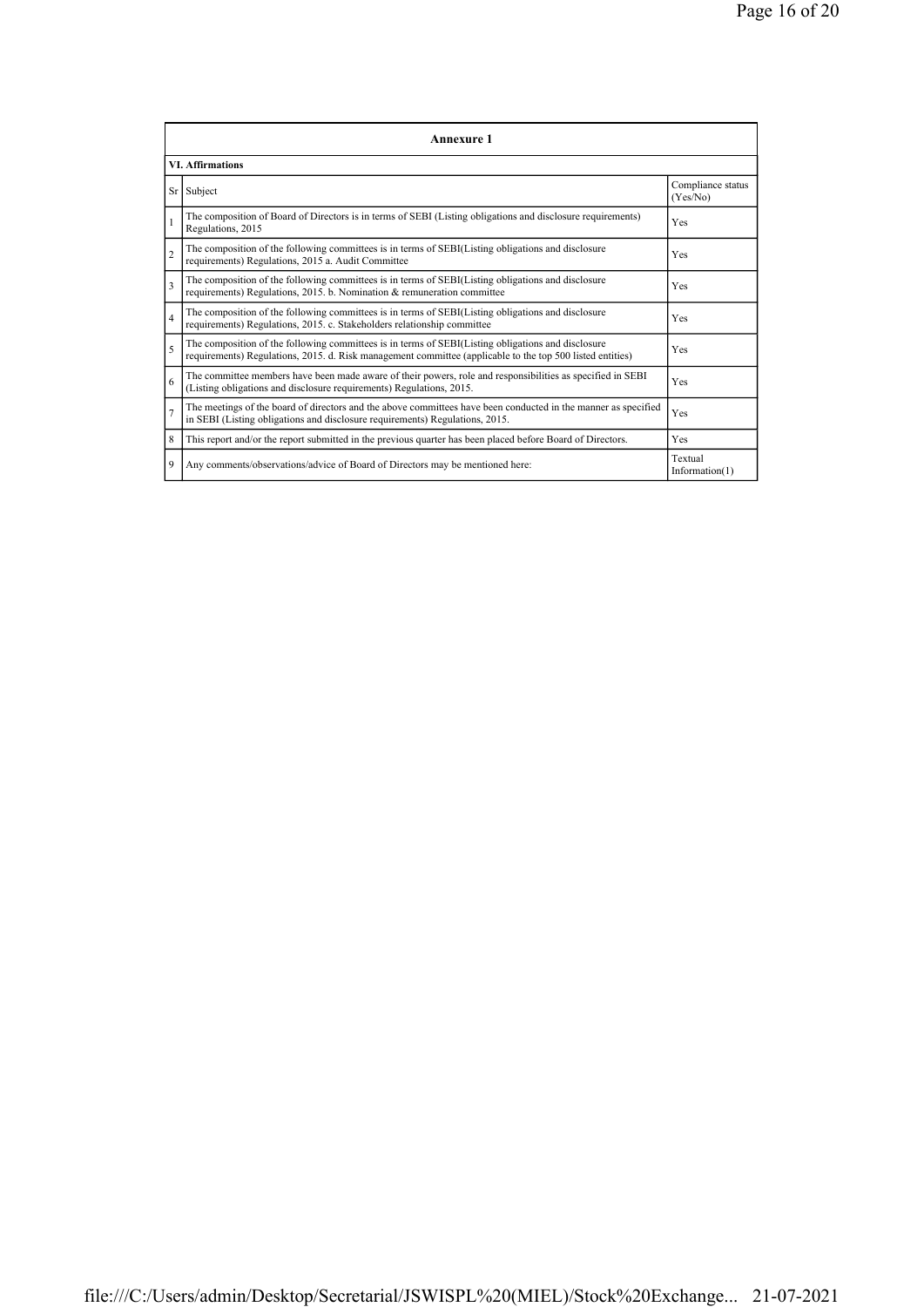|                                  | <b>Annexure 1</b>            |                                          |  |  |  |
|----------------------------------|------------------------------|------------------------------------------|--|--|--|
| <b>Sr</b>                        | Subject<br>Compliance status |                                          |  |  |  |
| Name of signatory<br>Ajay Kadhao |                              |                                          |  |  |  |
|                                  | Designation                  | Company Secretary and Compliance Officer |  |  |  |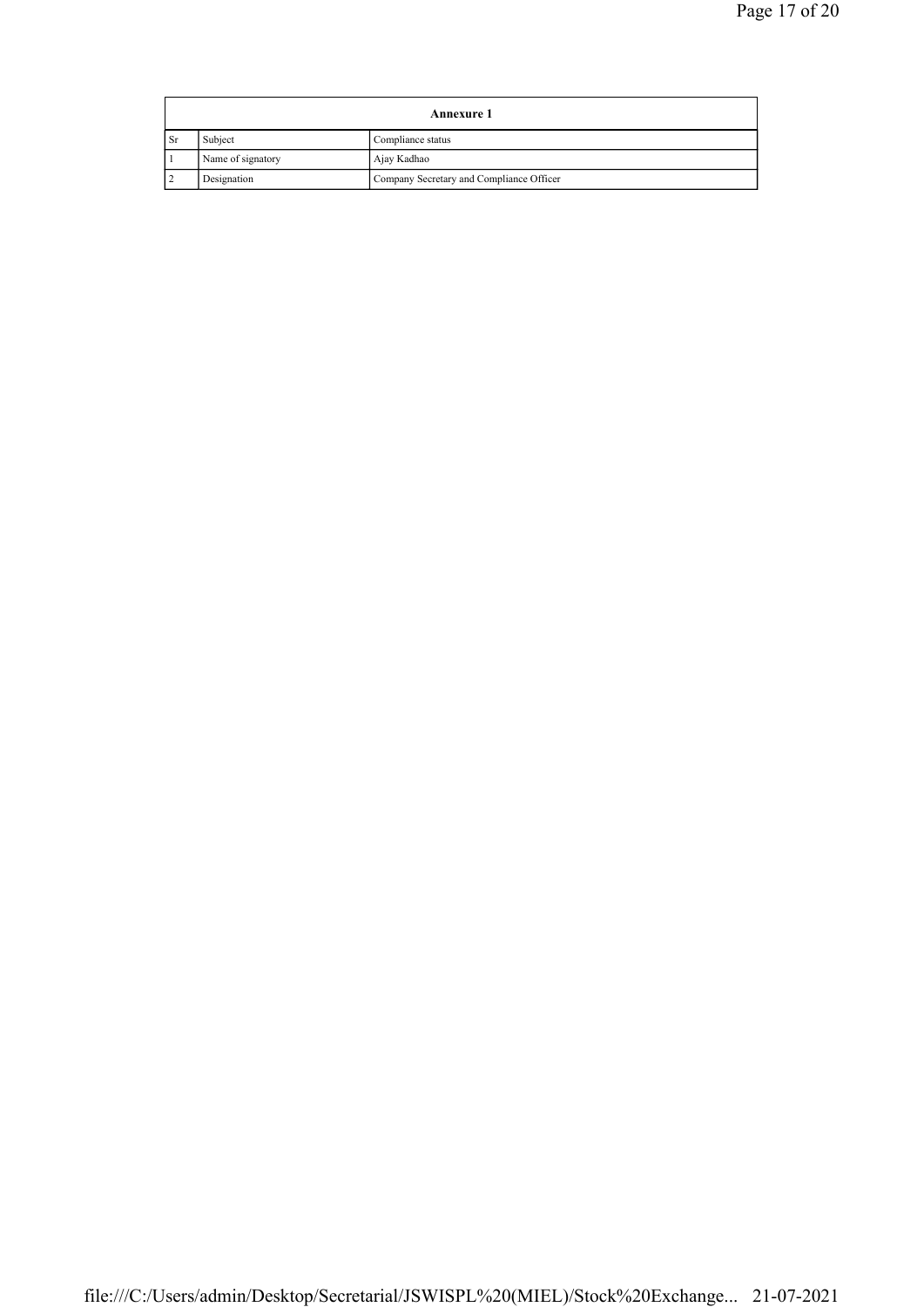| <b>Text Block</b>      |                                                                                                                                                                                                                                                                                                                                                                                                    |  |  |
|------------------------|----------------------------------------------------------------------------------------------------------------------------------------------------------------------------------------------------------------------------------------------------------------------------------------------------------------------------------------------------------------------------------------------------|--|--|
|                        | Mrs. Sutapa Banerie resigned as the Independent Director of the Company with effect from 18th May,<br>2021.                                                                                                                                                                                                                                                                                        |  |  |
| Textual Information(1) | As per Regulation 25 (6) of the SEBI (Listing Obligation and Disclosure Requirement) Regulations,<br>2015, upon the resignation of an Indepedent Director, the vacancy created has to be replaced by the new<br>Independent Director at the earliest but not later than the immediate next meeting of the Board of<br>Directors or three months from the date of such vacancy, whichever is later. |  |  |
|                        | The Company has appointed Mr. Krishna Deshika (DIN: 0019307) as a Non-Executive-Independent<br>Director of the Company w.e.f. July 20, 2021, in compliance with the aforesaid regulation.                                                                                                                                                                                                          |  |  |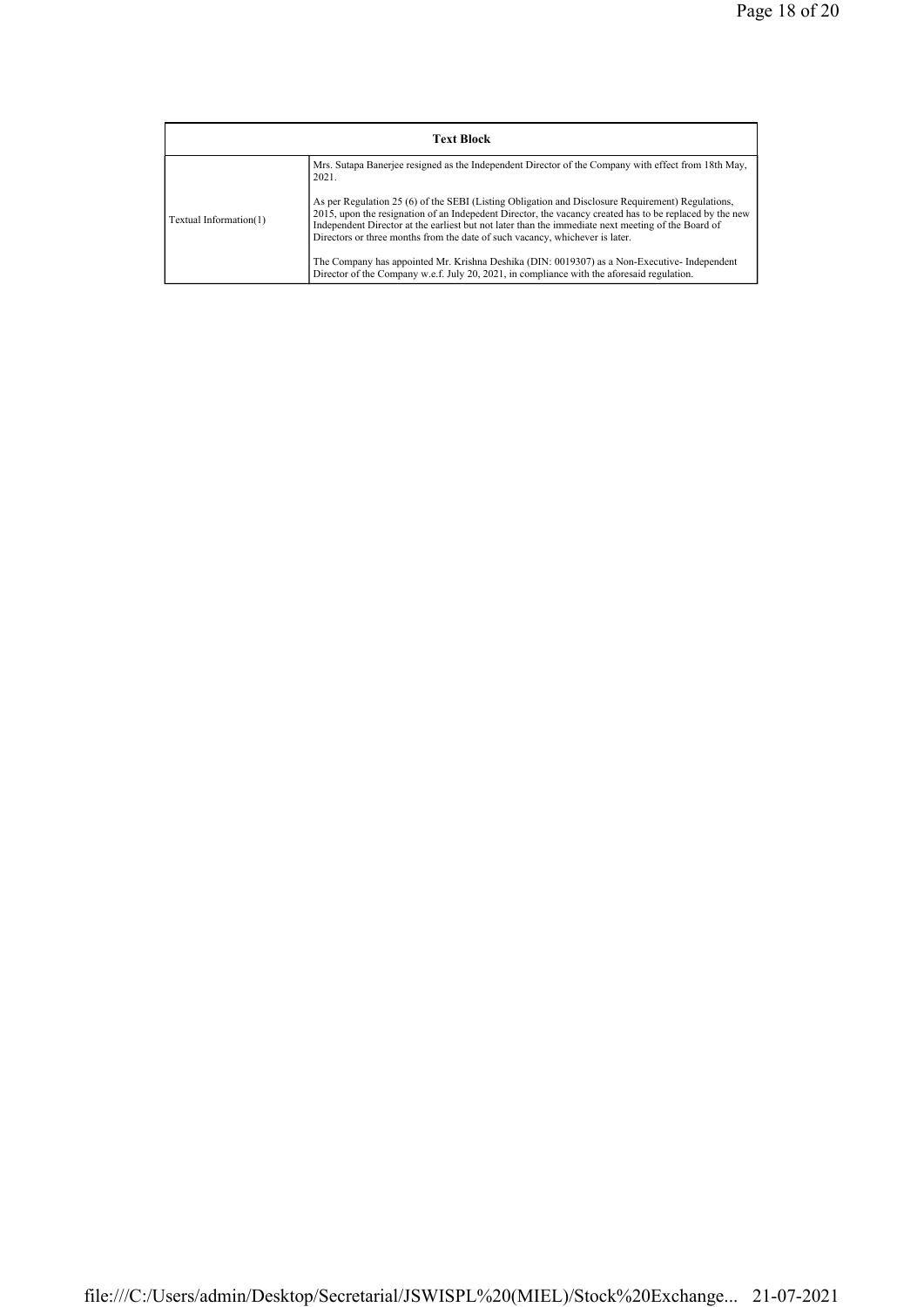| <b>Signatory Details</b> |                                          |  |
|--------------------------|------------------------------------------|--|
| Name of signatory        | Ajay Kadhao                              |  |
| Designation of person    | Company Secretary and Compliance Officer |  |
| Place                    | Mumbai                                   |  |
| Date                     | 21-07-2021                               |  |